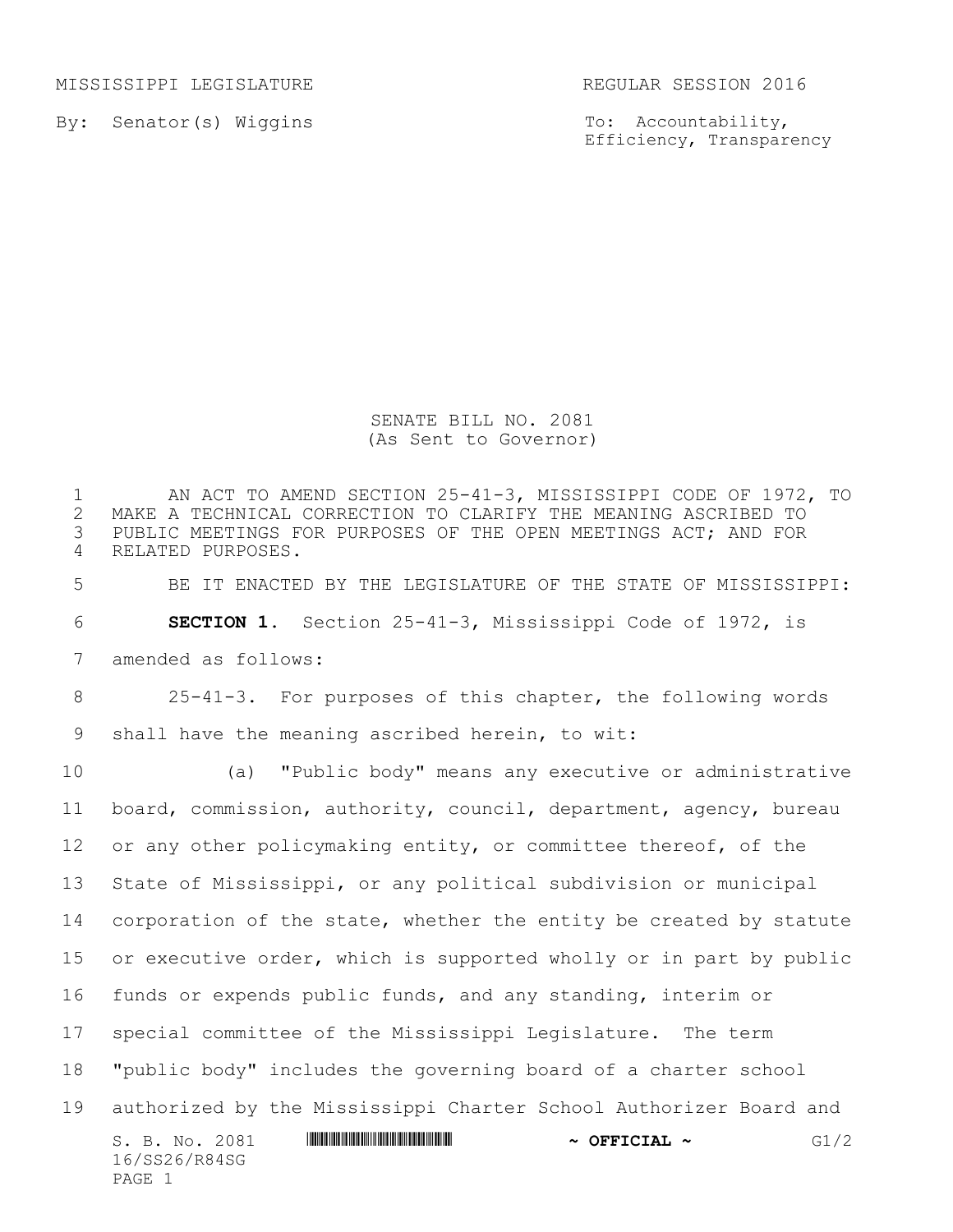the board of trustees of a community hospital as defined in Section 41-13-10. There shall be exempted from the provisions of this chapter: (i) The judiciary, including all jury deliberations; 25 (ii) Law enforcement officials; 26 (iii) The military; 27 (iv) The State Probation and Parole Board; (v) The Workers' Compensation Commission; (vi) Legislative subcommittees and legislative conference committees; (vii) The arbitration council established in Section 69-3-19; (viii) License revocation, suspension and disciplinary proceedings held by the Mississippi State Board of Dental Examiners; and (ix) Hearings and meetings of the Board of Tax Appeals and of the hearing officers and the board of review of the Department of Revenue as provided in Section 27-77-15. (b) "Meeting" means an assemblage of members of a public body at which official acts may be taken upon a matter over which the public body has supervision, control, jurisdiction or advisory power **\* \* \***, including an assemblage through the use of video or teleconference devices that conforms to Section 25-41-5.

S. B. No. 2081 \*SS26/R84SG\* **~ OFFICIAL ~** 16/SS26/R84SG PAGE 2